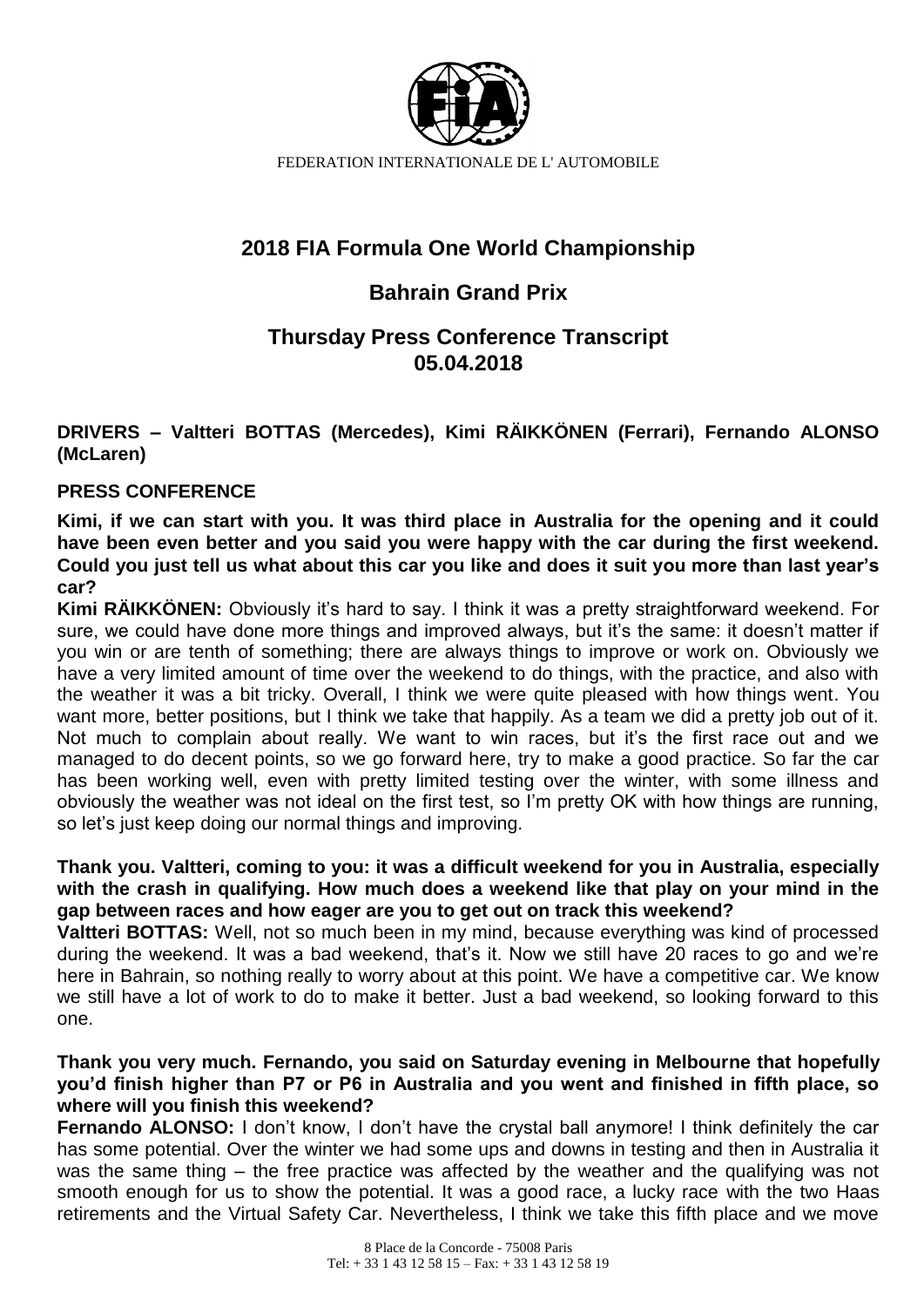on. There is still a lot to improve for us if we want to catch up to the top three teams, but I think we have the potential there and hopefully we can unlock some performance in the next races.

### **QUESTIONS FROM THE FLOOR**

#### **Q: (Dan Knutson – Auto Action and Speedsport) Fernando, following on from that: as you say, ups and downs and still potential to come, but are happy days here again?**

**FA:** Well, I think there's still quite a reasonable gap to close with the leaders, but I think it's up to us now. It's up to the team to deliver the performance in the next weeks, in the next four or five or six grands prix. If we are able to bring the performance to the track and close that gap and, you know, being in a reasonable distance to the pole position and the podium finishes and things like that, then it's up to us to deliver the result on the weekend. I think the next two months are crucial for our hopes in this year's championship, but hopefully we can keep improving the car, keep putting more performance and if it's not a world championship fight, it will hopefully be some podium positions during the year or it can be regular top six or top five positions, not only in Australia P5 because of the Virtual Safety Car and the two Haas retirements. Maybe P5 could become a normality. That's something we need to discover and to find out and as I said before, it's probably the first time in the last three years that it's up to us now to deliver that result, so we will try to do our best.

#### **Q: (Heikki Kulta – Turun Sanomat) Kimi, you have eight podiums here but the qualifying results have not been that good – only one P3. Is that the biggest difference you have between racing and qualifying in any circuit, and, if yes, where is that coming from?**

**KR:** I don't look too closely what has happened in the past, you probably know better. To be honest we try to do our best. Sometimes it works; sometimes not and obviously, you start where you qualify. If it's a good place or not that great you try to make the best out of it. To be honest some years it's been working out well here. You can choose the tyres and do a different race and it worked out well. Could it be better if you started at the front? Who knows? Another weekend where we try to do a good job and be up there and see where we end up. It's a bit unknown. This is a completely different circuit to the previous two where we've been in Barcelona and Australia – so yeah, we have to see how everything plans out and where we are, where others are – but it's been a pretty decent place in past years.

#### **Q: (Livio Oricchio – Globoesporte.com) To Kimi and Valtteri, starting with Kimi. Kimi, you were almost seven-tenths slower in qualifying in Australia. Do you think Mercedes can also have such an advantage in qualifying here? And, in race conditions, if you believe Ferrari will be more or less in the same gap to Mercedes – or even smaller due to characteristics of the track, and considering the history of Ferrari in this track?**

**KR:** Who knows. You can keep guessing as long as you want, we see over the weekend where we are. I have zero interest to start guessing where we are, what's the difference in qualifying. There's so many things that will change that and y'know, we'll do our best and see where we end up in qualifying and the race – but the most important part is the Sunday after the race where it will be finished. I am finished to be two seconds off if we win every Sunday. I don't care. It's pretty irrelevant on Saturday in that way. But yeah, I don't know. That's why we come here. To find out.

**VB:** I think pretty much the same. You can always guess but at this point we can only guess, so yeah… I think historically Ferrari has been good here. They had good race pace in Australia. Last year they had stronger pace here than in Australia, so I think it's going to be a threat and they're going to be close to us. Even Red Bull. But more than that, just can't say. We will see how the weekend develops.

**Q: (David Croft – Sky Sports F1) Interesting day coming up tomorrow where we understand Liberty Media will be presenting their blueprint of the future of Formula One to the teams. I was just wondering, as drivers, what input you've had, what consultations you've had and**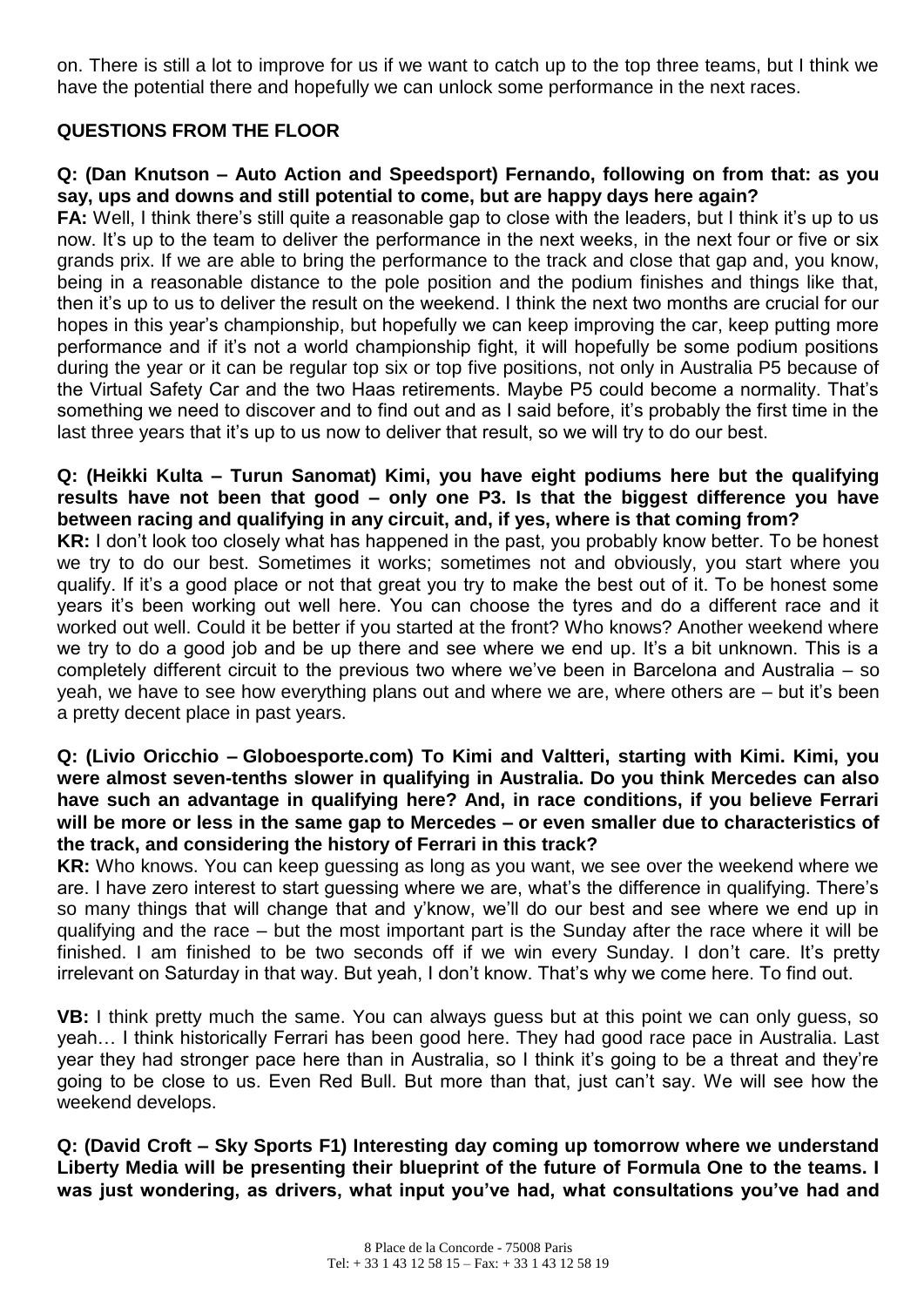#### **where you see any changes necessary from a racing perspective to improve Formula One for the future. It's a question to you all.**

**FA:** I don't think that there is anything thing that we can probably can say about that. Definitely Liberty has been quite open to us from Day One and they've been asking us all of last year about opinions and different ideas that we may have. So, they were very productive conversations. So, now I think they have a plan. They will show it tomorrow to the teams and we will agree with whatever their decision is because they have all the power and they have all the knowledge of who to do things. Hopefully they'll bring new ideas, new things that can improve the show and that will be welcome from all of us.

#### **Kimi, has there been any feedback you've been giving to Liberty about the direction of Formula One?**

**KR:** No, in the end it's no our decision, it's up to them. It's their business. They make plans and obviously take decisions they feel is correct. I don't know what they're doing now. I know very little about it and I'm not interested in it, so we'll see tomorrow what they say. It's in many years' time anyhow. I doubt I'll be here so it doesn't really bother me.

#### **Valtteri, anything to add?**

**V:** Not really. I think Fernando covered well. In the end, it's their decision and tomorrow we'll see what they will recommend. It's difficult to speculate more than that – but it will be interesting to see what they recommend.

#### **Q: (Jerome Pugmire – Associated Press) Valtteri, you say it's been processed - what happened at the Australian Grand Prix - but how much pressure do you feel to have a good performance here?**

**VB:** I think it's a normal race weekend, that's my feeling at the moment, honestly. Sometimes you have bad races and then there's always the next one and of course you always want to perform but there is no point in gathering pressure from one mistake in qualifying. Of course, I always hope for a good weekend but yeah, I feel a normal race weekend ahead.

# **Q: (Livio Oricchio – GloboEsporte.com) Just coming back to the previous question, to all drivers, Fernando said they have the power to change Formula One. If you had the power, what would you change in the Formula One we have today?**

**KR:** I don't have it, so…

### **Q: Nothing you'd change at all?**

**KR:** No, I don't have the power so what's the point to wasting… even thinking about it because I don't understand why you… what's the point for me, to give you a list, because in the end I have zero power? I can't. You understand? We can't, we don't make the rules, that's my point. What's the point of even making a story out of it.

**FA:** Well, I think it could be a closer battle, that will always be welcome but it has always been like that in F1. I remember watching the TV in the very old days… it was on television last week a race from '90 or '89 and apart from the first four cars, everyone was flat. We remember that era like a golden era, with big names etc and they've always been a big spread but I think if you see now, other series, if you watch a race of IndyCars or whatever, that unpredictable result until the last ten laps makes you excited in front of the television and now we can put (down) the qualifying order for this race right now, on Thursday and that's a little bit sad.

**VB:** Well, I think, like everyone, all the spectators, all the drivers, we would all love more closer racing like Fernando said but how to do that? It's not in my hands.

**Q: (Dieter Rencken – Racing Lines, Racefans.net) Fernando, one of the current stated objectives this year is to return to the podium. Now based on what you've experienced in testing and the race, what you've just said etc, in order to get onto the podium you have to**